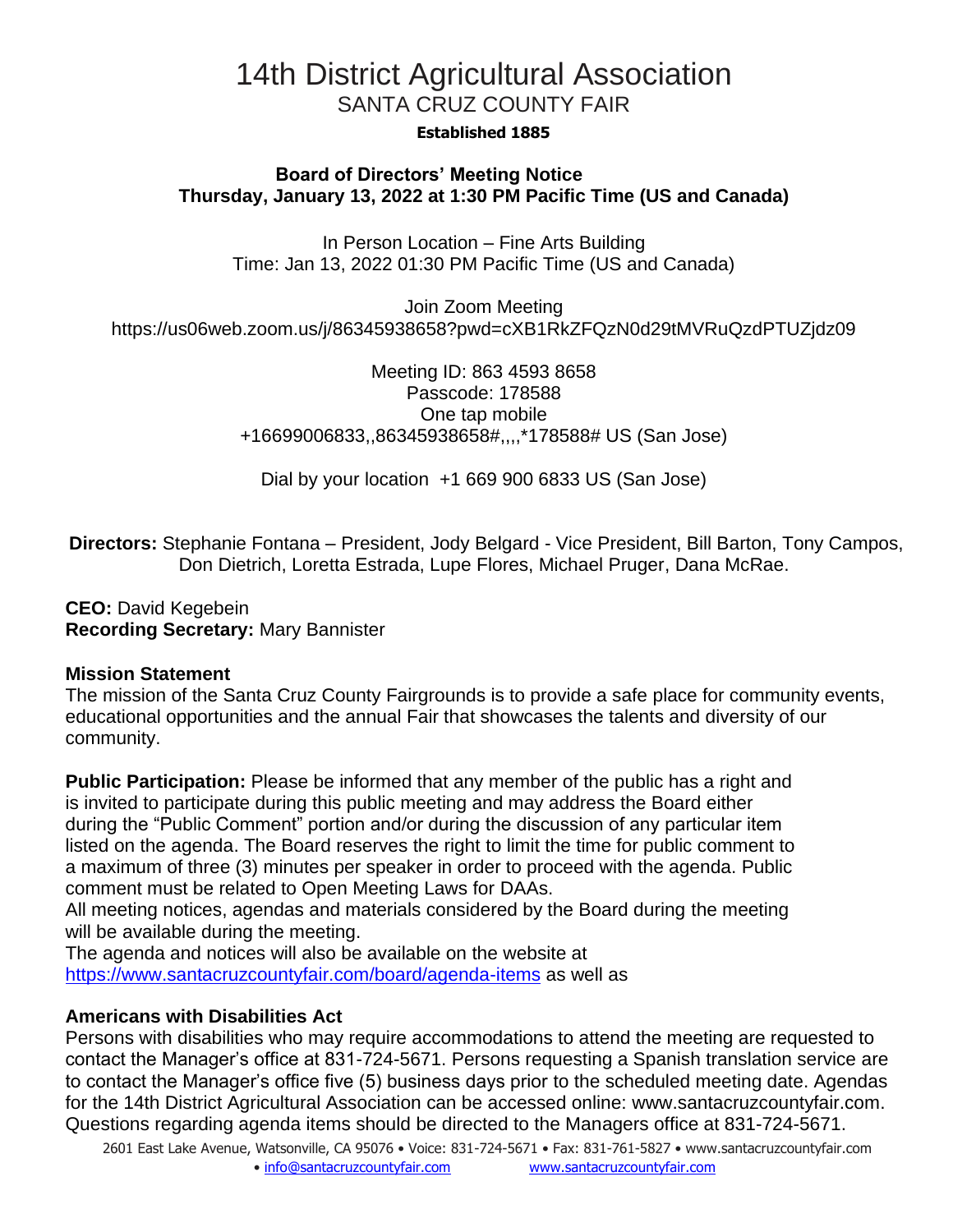# 14th District Agricultural Association SANTA CRUZ COUNTY FAIR

#### **Established 1885**

# **Board of Directors' Meeting Agenda**

Items listed on this agenda may be considered in any order at the discretion of the President. All items so listed may be considered for action. Any item not listed on the agenda will not be discussed or considered by the Board.

### **CALL TO ORDER** – President Stephanie Fontana

# **ROLL CALL & PLEDGE OF ALLEGIANCE**

- 1. Declaration of Quorum
- 2. Approval / Disapproval of Absences

# **PUBLIC COMMENT ON MATTERS NOT ON THE AGENDA**

Public comment is a right granted to the public. It is reserved for items that are not listed on the agenda, but under the Board's jurisdiction. Please be informed that public participation under Public Comment will be limited to **three (3) minutes per speaker** and in accordance with state law, the Board will not comment or otherwise consider such Public Comment item for business until and unless such item has been properly agendized at a future meeting.

# **DIRECTOR COMMENTS**

# **CEO COMMENTS**

### **CONSENT CALENDER** *(Discussion/Action)*

- 1. Board Meeting Minutes of November 9, 2021
- 2. Contracts on Consent Agenda

### **FINANCIAL** *(Discussion/Action)*

- 1. Cash Balance / State Support / Credit Line / Cash Flow / Audit Progress
- 2. GASB 68 & OPEB Liabilities
- 3. Review & Accept September 2021 Financials
- 4. Review & Accept October 2021 Financials
- 5. Review & Accept November 2021 Financials
- 6. Review & Approve 2022 Budget

#### **OLD BUSINESS**

#### **NEW BUSINESS**

- 1. CDFA Agreement 21-0480-000-SG
- 2. Election of Officers
- 3. Appointment of Committees
- 4. 2022 CEO Delegation of Authority
- 5. 2022 Foundation Funding Budget